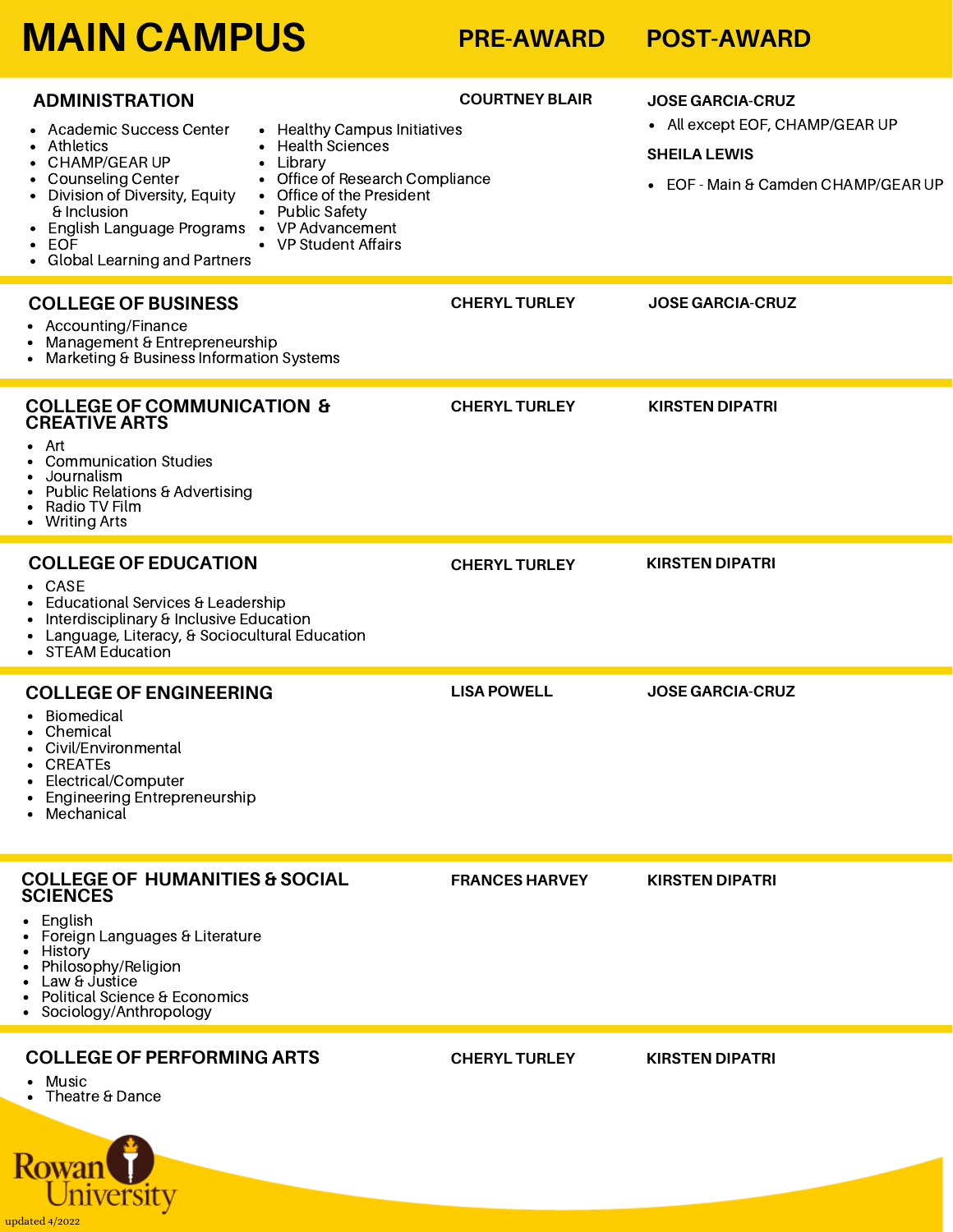| <b>MAIN CAMPUS</b>                                                                                                                                                                                                                                                                                                                   | <b>PRE-AWARD</b>                       | <b>POST-AWARD</b>                                                                                                                                                                                                                                 |
|--------------------------------------------------------------------------------------------------------------------------------------------------------------------------------------------------------------------------------------------------------------------------------------------------------------------------------------|----------------------------------------|---------------------------------------------------------------------------------------------------------------------------------------------------------------------------------------------------------------------------------------------------|
| <b>COLLEGE OF SCIENCE &amp; MATHEMATICS</b><br><b>Biological Sciences</b><br>Chemistry & Biochemistry<br>Computer Science<br><b>Mathematics</b><br>Molecular & Cellular Biosciences<br>Office of Health Professions<br>Physics & Astronomy<br>Psychology<br>School of Health Professions<br>- Health & Exercise Science<br>- Nursing | <b>CHERYL TURLEY</b>                   | <b>KIRSTEN DIPATRI</b>                                                                                                                                                                                                                            |
| <b>ROWAN UNIVERSITY FOUNDATION</b>                                                                                                                                                                                                                                                                                                   |                                        | <b>MARCUS SMITH</b>                                                                                                                                                                                                                               |
| <b>SCHOOL OF EARTH &amp; ENVIRONMENT</b><br>Geology<br>Geography, Planning & Sustainability<br><b>Environmental Science</b>                                                                                                                                                                                                          | <b>FRANCES HARVEY</b>                  | <b>JOSE GARCIA-CRUS</b>                                                                                                                                                                                                                           |
| <b>SOUTH JERSEY TECHNOLOGY PARK</b><br>• The CAVE Virtual Reality Environment                                                                                                                                                                                                                                                        | <b>LISA POWELL</b>                     | <b>JOSE GARCIA-CRUZ</b>                                                                                                                                                                                                                           |
| <b>COOPER MEDICAL SCHOOL</b><br>OF ROWAN UNIVERSITY                                                                                                                                                                                                                                                                                  | <b>PRE-AWARD</b>                       | <b>POST-AWARD</b>                                                                                                                                                                                                                                 |
| Administration<br><b>Biomedical Science</b><br><b>Multicultural Affairs</b>                                                                                                                                                                                                                                                          | <b>COURTNEY BLAIR</b>                  | <b>ELIZABETH SANTINI</b>                                                                                                                                                                                                                          |
| <b>SCHOOL OF</b><br><b>OSTEOPATHIC MEDICINE</b>                                                                                                                                                                                                                                                                                      | <b>PRE-AWARD</b>                       | <b>POST-AWARD</b>                                                                                                                                                                                                                                 |
|                                                                                                                                                                                                                                                                                                                                      | <b>FRANCES HARVEY</b><br>$\bullet$ All | <b>SHEILA LEWIS</b><br>Academic Affairs<br>Cardiology<br>$\bullet$<br><b>Emergency Medicine</b><br>• Medicine<br>• Molecular Biology<br>• Pediatrics<br>• Student Affairs<br><b>ELIZABETH SANTINI</b><br>• CARES<br>• Cell Biology & Neuroscience |

- Continuing Medical Education
- Family Medicine
- Library
- NeuroMusculosketal Institute
- Obstetrics & Gynecology
- Osteopathic Manipulative Medicine
- Pathology
- **Psychiatry**
- Rehabilitation Medicine
- Surgery  $\bullet$

### **RITA PICCIONI**

New Jersey Institute for Successful Aging